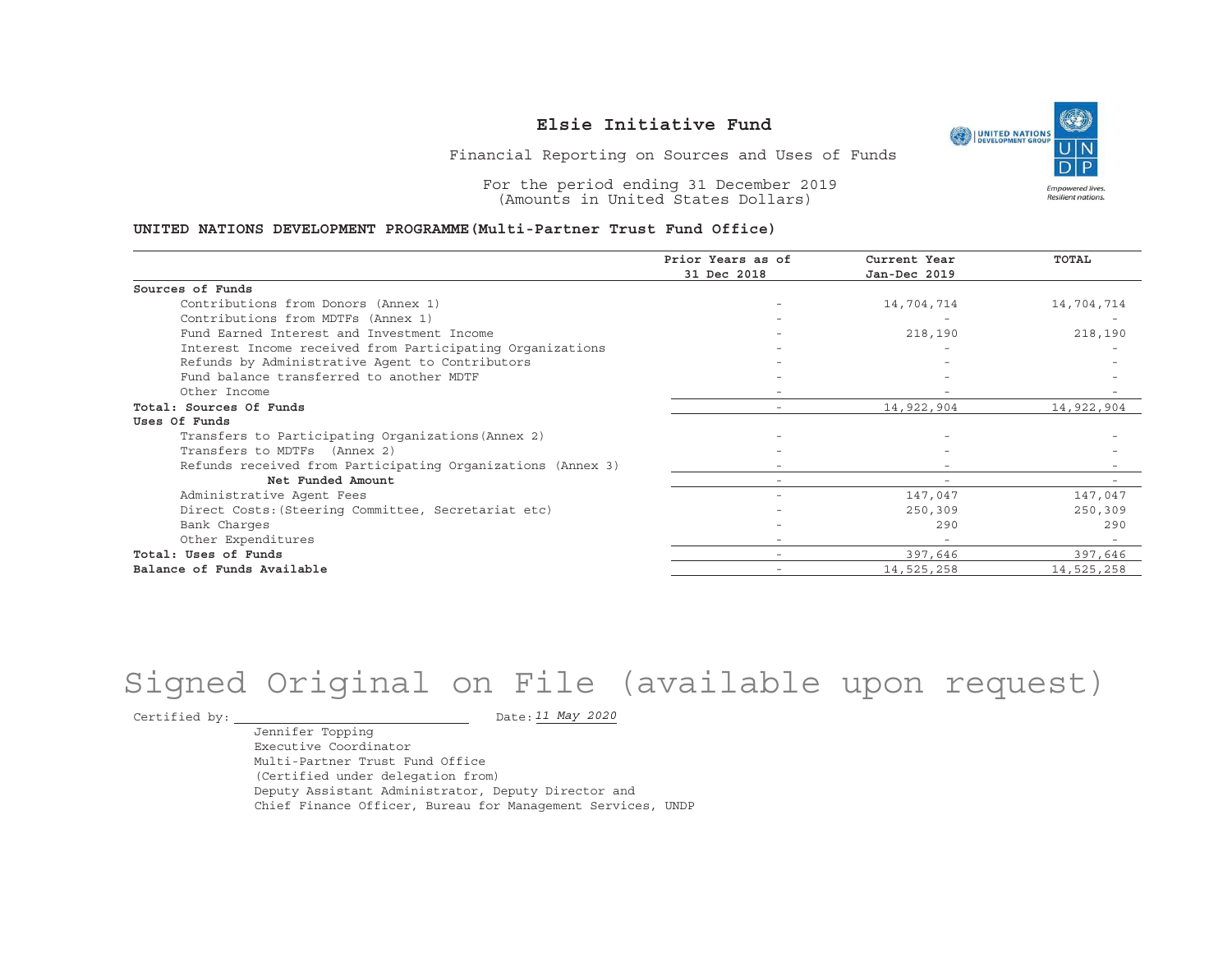

Financial Reporting on Sources and Uses of Funds

For the period ending 31 December 2019 (Amounts in United States Dollars)

#### **UNITED NATIONS DEVELOPMENT PROGRAMME(Multi-Partner Trust Fund Office)**

**Annex - 1: Contributions**

|                              | Prior Years as of | Current Year | TOTAL      |
|------------------------------|-------------------|--------------|------------|
|                              | 31 Dec 2018       | Jan-Dec 2019 |            |
| From Contributors            |                   |              |            |
| GOVERNMENT OF CANADA         |                   | 11,252,813   | 11,252,813 |
| GOVERNMENT OF FINLAND        | -                 | 222,759      | 222,759    |
| GOVERNMENT OF GERMANY        |                   | 2,000,000    | 2,000,000  |
| GOVERNMENT OF UNITED KINGDOM |                   | 1,229,141    | 1,229,141  |
| Total: Contributions         |                   | 14,704,714   | 14,704,714 |
|                              |                   |              |            |

# Signed Original on File (available upon request)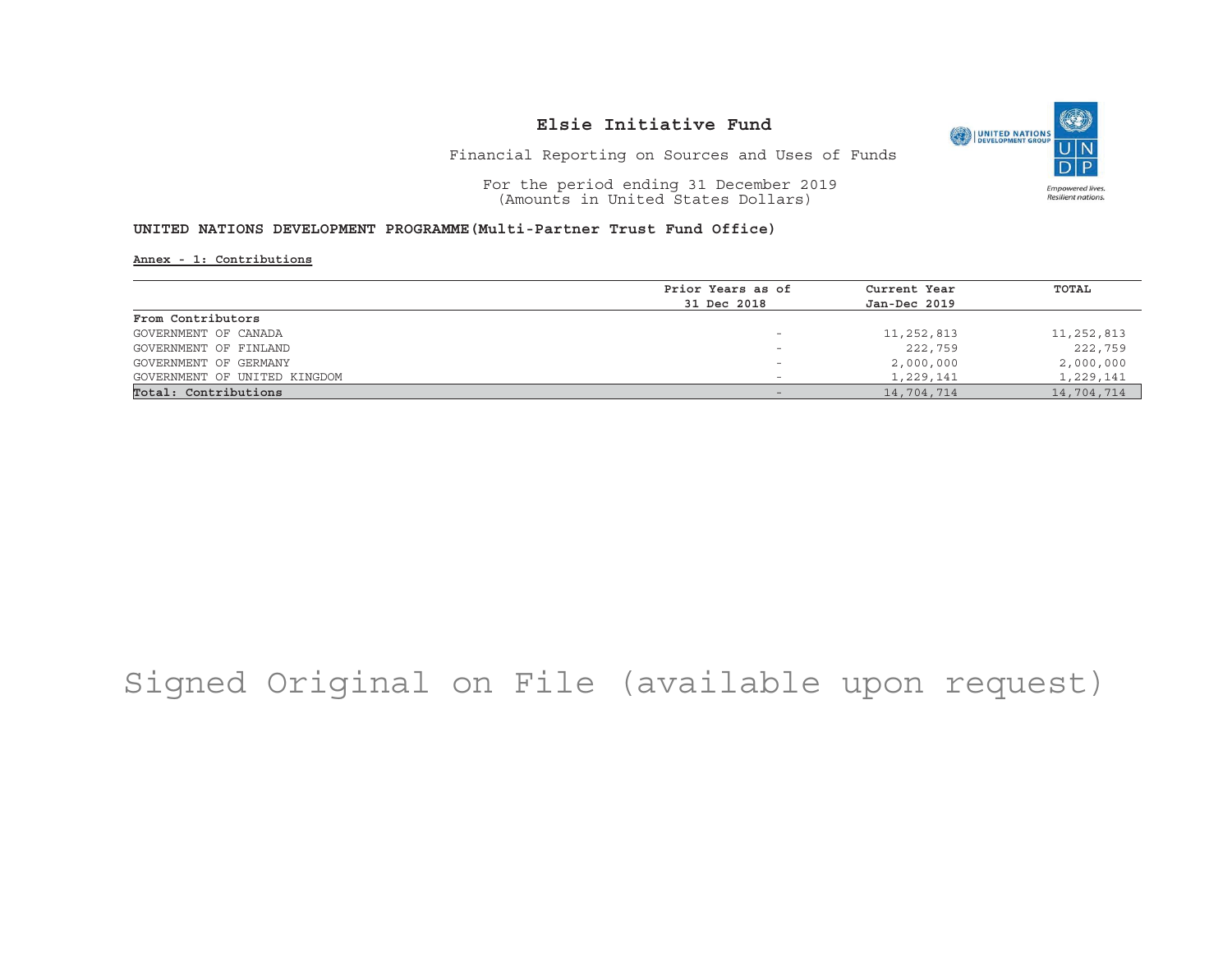

Financial Reporting on Sources and Uses of Funds

For the period ending 31 December 2019 (Amounts in United States Dollars)

#### **UNITED NATIONS DEVELOPMENT PROGRAMME(Multi-Partner Trust Fund Office)**

**Annex - 2: Transfers**

|                                | Prior Years as of | Current Year<br>Jan-Dec 2019 | TOTAL   |
|--------------------------------|-------------------|------------------------------|---------|
|                                | 31 Dec 2018       |                              |         |
| To Participating Organizations |                   |                              |         |
| UNWOMEN                        |                   | 250,309                      | 250,309 |
|                                |                   |                              |         |
| Total Transfers                |                   | 250,309                      | 250,309 |

# Signed Original on File (available upon request)